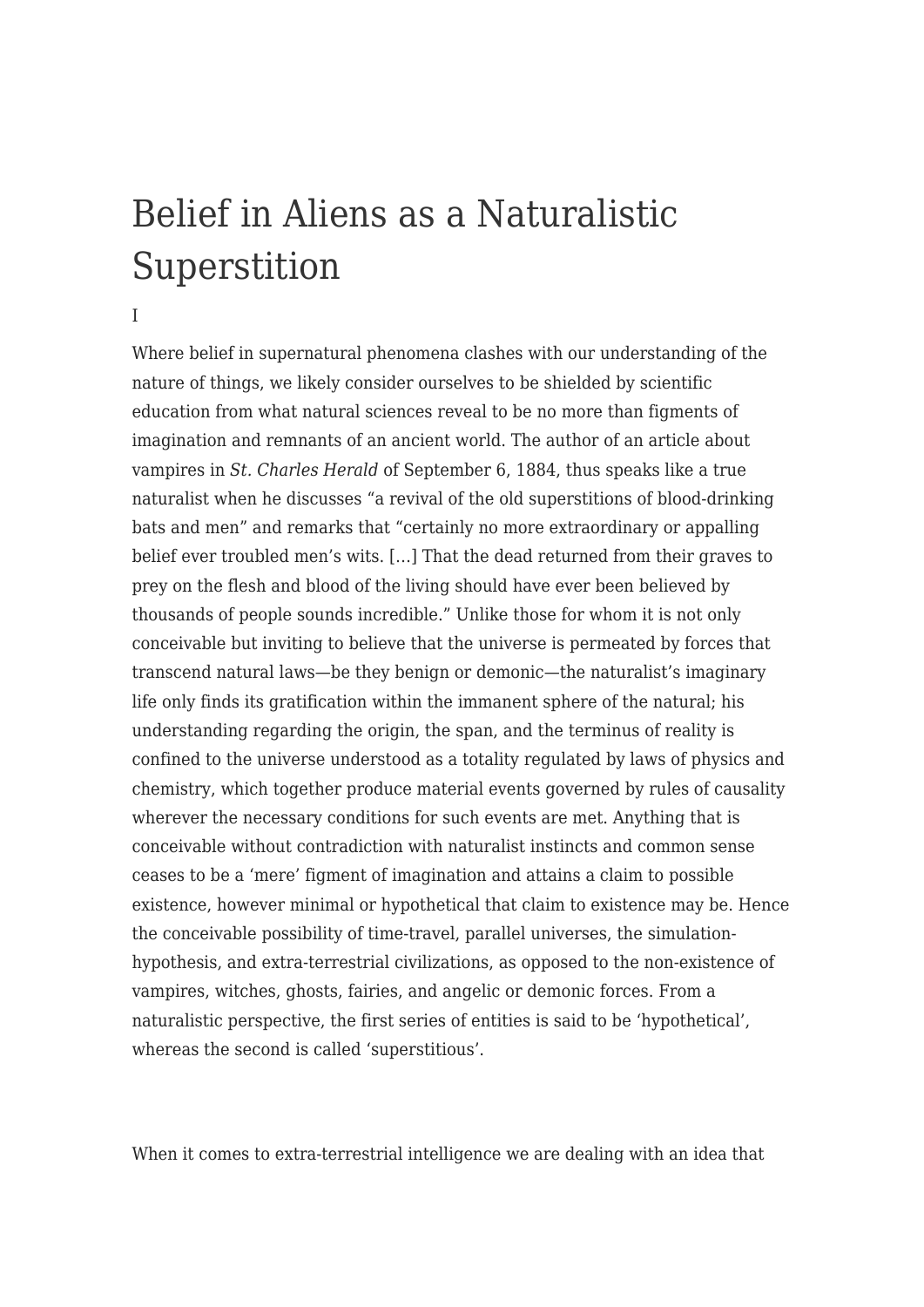behaves both as a scientific hypothesis and a superstition. On the one hand, the alien-hypothesis was originally formulated with regard to what was termed 'anomalous phenomena', a class containing a variety of different concepts ranging from ghosts and telepathy to UFO's and alien-abduction. These are also known as 'Fortean phenomena', named after the American researcher Charles Fort, the inventor of the term 'telepathy' and one of the first proponents of the alienhypothesis, as well as the first person to explain mysterious disappearances of people by reference to alien abduction. As early as in 1919 Fort published *The Book of the Damned*, in which he accused modern science of close-mindedness to paranormal phenomena such as poltergeist and proposed to explain 'strange lights in the sky' in terms of alien spacecraft. In 1948, almost two decades after Fort's book, the editor of the sci-fi oriented magazine *Amazing Stories* Ray Palmer cofounded with Curtis Fuller the *Fate* magazine, which published not only on UFO's but also on psychic abilities, cryptozoology, divination, telepathy and other paranormal topics. The close affiliation between superstition and belief in the existence of aliens further persists not only as an object of occasional ridicule in popular culture—specifically the caricature of a paranoid 'nutcase' with a tinfoil hat—but serves as the subject of academic research in cognitive psychology.<sup>[1](#page--1-0)</sup>

At the same time the idea of extra-terrestrial intelligence behaves like a scientific hypothesis, legitimizing costly institutions and ongoing research, as is the case with the research facility SETI (Search for Extra-terrestrial Intelligence). Founded in 1984 in California, this respected research center has been associated with acclaimed scientists such as the inventor of the laser Charles Townes and the inventor of the Hepatitis B vaccine Baruch Blumberg, both of whom were Nobel laureates. The SETI institute is financed mostly through private contributions and consists of three departments that are devoted to research in astrobiology, education and public outreach. The former department is named after Carl Sagan and its activities consist, among others, in using radio and optical telescope systems to search the universe for signs of technologically advanced extraterrestrial civilizations. Aside from the SETI-research a considerable amount of work pertaining to aliens is done within the field of ufology, which is not acknowledged as a genuine science by academics and finds itself marginalized from the universities to the same extent as parapsychology. As a research practice ufology dates back to Project Blue Book, a research project initiated by the U.S. Air Force in 1947 amidst the great wave of mass-sightings and a post-war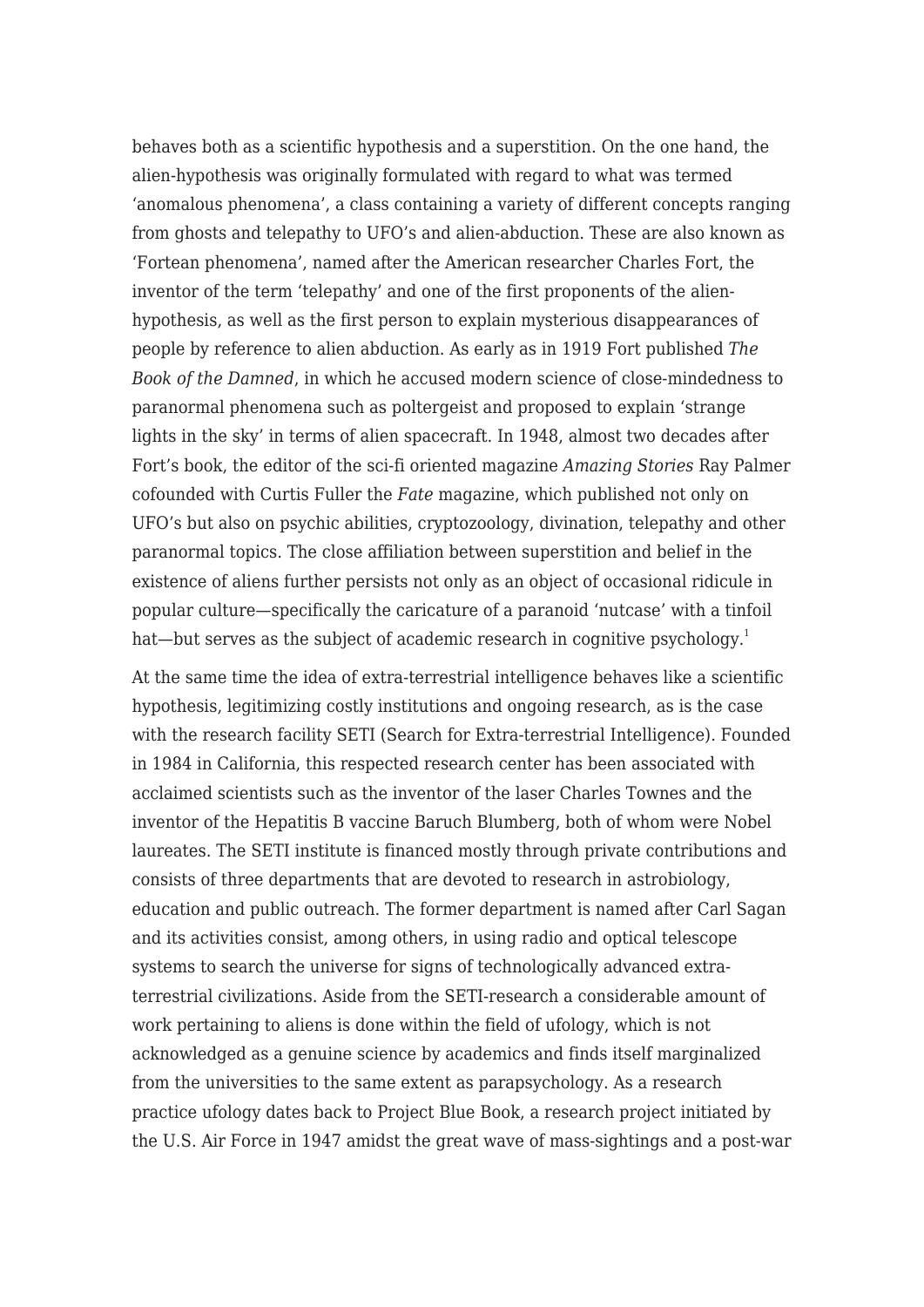state of high alert, with the aim of documenting and investigating the presence of unidentified flying objects and their potential threat for the United States. The project was classified 'top secret' and ran until 1969, when it was discontinued due to the fact that about 90 percent of 12000 reports were identified with astronomical and meteorological phenomena.

As regards the prevalence of belief in extra-terrestrial intelligence among the general population, a survey following the Pentagon UFO-report from 2021 revealed that at least two-thirds of Americans believe that intelligent life exists outside Earth. Another survey shows that the idea of aliens seems feasible to at least three out of five in Russia, Mexico and China. Additional sources indicate that half of Brits and more than half from a sample of German population replied yes when asked whether they believe in aliens. It is further not uncommon to have celebrities affirm their belief, as is the case with blink 182 frontman Tom DeLonge, the singer Katy Perry, or the soccer player Gareth Bale. The Historychannel has a whole series called *Ancient Aliens* which revolves around the hypothesis that human-alien contact had occurred in the past, and in 2005 the National Geographic produced a two-part television documentary *Extraterrestrial*, in which scientists speculated about evolution of intelligent life on extrasolar planets. Countless YouTube and Reddit channels are producing a growing number of speculations and 'evidence' for some form of belief involving intelligent extraterrestrial life. Movies such as *Close Encounters of the Third Kind* (1977), *The Abyss* (1989), *Contact* (1997), *Signs* (2002), *Arrival* (2016), or series like *Star Trek* (1966-1969) and *The X-Files* (1993-2018) are just few of countless examples that testify to the consistent presence of this thematic in the showbusiness industry. Further, the internet presents us with an ocean of information, footage and interviews pertaining to aliens and people who claim to have either encountered or have been abducted by extra-terrestrials. L. Ron Hubbard's Church of Scientology managed to develop itself into a religion rooted in belief in aliens and attracted followers from all corners of the world, including the actors Tom Cruise and John Travolta. Scientology is but one of many cults based on belief in UFO's, the most famous of which must be the religious sect Heaven's Gate, which was founded in 1974 and ended in ritualistic mass-suicide of 39 members who believed that their souls will be collected by an alien spaceship; and even today, an isolated part of Siberia harbors a cult surrounding a man who goes by the name of Vissarion, a former traffic cop who claims to be the reincarnation of Jesus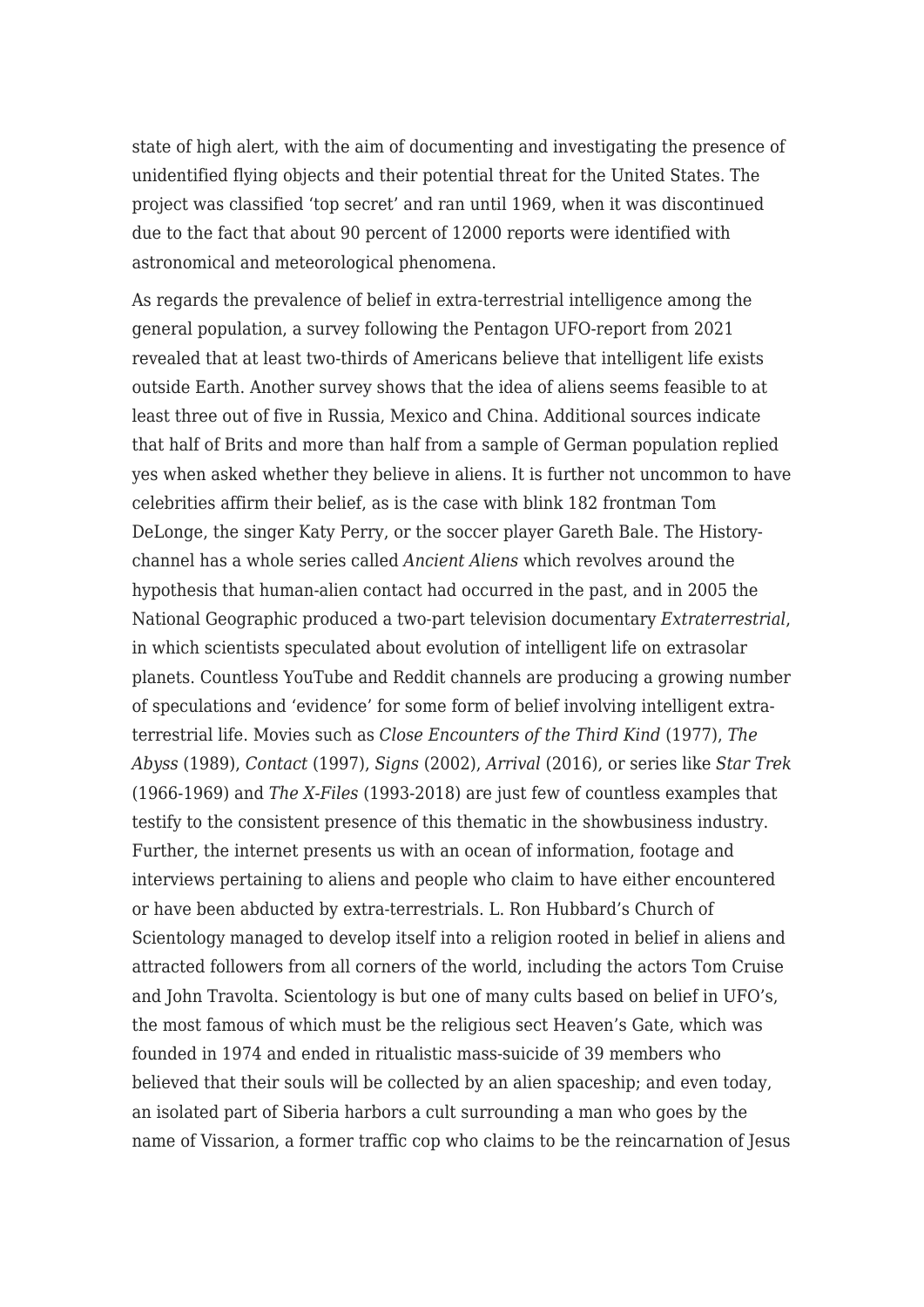and whose 'Last Testament' includes an ideology about aliens.

In all the given examples that show how widespread the belief in extra-terrestrial intelligence is, there is at work a certain image or conception of 'alienness' that seems to be tacitly accepted by all. This popular image pertains to a certain type of extra-terrestrial life that seems to mimic contemporary human civilization both psychologically and technologically, even if the supposed alien species is said to far surpass humanity in terms of those qualifications. What makes such mimicry problematic is not that it touches on the question of '*intelligent* life'—the very notion is a tautology—but rather that it presupposes a type of alien intelligence that is essentially all too human. The idea of an extra-terrestrial intelligence as dominant in the public imaginary is not so much flawed in terms of its 'objective plausibility', but is rather confused on the level of its conceptual structure: once we take a closer look into what we have to presuppose about nature in order to conceive of something like aliens, what we find suggests that the popular alienimage is effected when we fall victim to a conceptual confusion regarding our understanding of how nature works. Such conceptual confusion, however, by no means implies that belief in aliens is irrational—quite the opposite: the popular image of extra-terrestrial intelligence is an example of a thoroughly rational and naturalistic superstition. As I will show in what follows, the matter at hand is a naturalistic superstition that has developed gradually, with a genesis that spans from H.G. Wells' *War of the Worlds* from the 19<sup>th</sup> century to the famous abduction of Barney and Betty Hill in the 1960's. But before we can inspect this genesis and lay out the key points in the formation of our contemporary image of aliens we must first consider the reason why there can be no such thing as an extraterrestrial civilization.

## II

In 1968 the Swiss author Erich Von Däniken published *Chariots of the Gods? Unsolved Mysteries of the Past*, which popularized the hypothesis that aliens interfered with our history and evolution. According to Von Däniken all ancient mythology and theology involving one or multiple deities, such as for example the Sumerian and Egyptian mythologies or the Hebrew Bible, are in fact documentations of real events that took place when extra-terrestrial beings visited the primitive earth and gave us scientific knowledge and technology. Von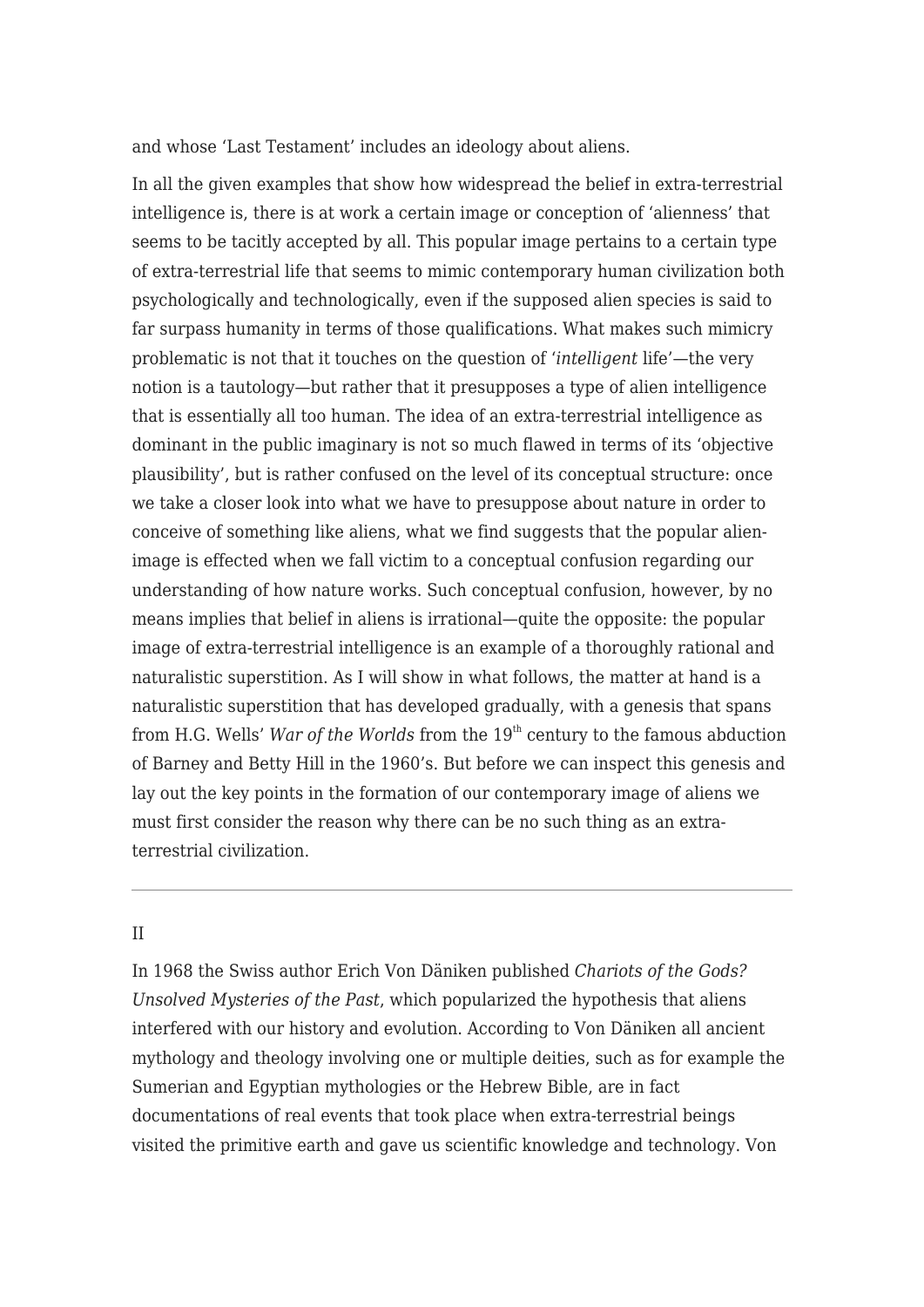Däniken's conviction in 'paleo-contact' is as unshakeable as it is imaginative: the Nazca-lines are interpreted as landing sites for alien spacecraft, the Peri Reis Map is said to have been drawn by creatures who could see the earth from space, and Biblical texts are taken to be documentations of genetic manipulations by extra-terrestrial visitors. Von Däniken insists that "there is something inconsistent about our archaeology", because "we find electric batteries many thousands of years old", that is to say, the so-called 'Baghdad Battery'—and we also find "strange beings in perfect space suits with platinum fasteners", by which he means the Valcamonica rock drawings; "but how did these early men acquire the ability to create these incredible things?"<sup>[2](#page--1-0)</sup> It is not my intention here to engage in criticism of Von Däniken's claims as regards their scientific validity—not because this has been done often enough already, but because what actually interests me does not come to the surface when we try to think against Von Däniken's ideas, but rather when we think *with* them.

The image of 'alien' presupposed by Von Däniken coincides with the one that underlies the popular understanding of extra-terrestrial intelligence. This is not to say that Von Däniken is singlehandedly responsible for what we mean when we talk about aliens today, but rather that Von Däniken's concept and image of 'alien' is the same one that pervades the imaginary when it comes to ufology, sightings, abduction, or any phenomenon which affirms the belief that 'we are not alone'. This image presents itself as self-evident in the sense that it is tacitly accepted and shared by both the believers and non-believers. The particularity of that image has to do with a special role assigned to a specific type of intelligence, which is not any kind of intelligence, but one that somehow mirrors the singularly *human* intelligence. Indeed, the extra-terrestrial being is not just any form of intelligent life, but exhibits a form of intelligence that behaves like human intelligent life both in theory and praxis: it mimics the human curiosity of exploring and experimenting with nature and achieves its curious ends by means of technology—which not only implies a concept of society, but above all a society that mimics the sociological conditions of technology as present on Earth, that is to say, scientific institutions, the practices and ideologies of science, a concept of economy enabling these practices and ideologies, and a course of history that satisfied the conditions needed for such sociological and epistemic apparatuses to emerge. In short, the idea of an extra-terrestrial civilization is modelled after the idea of a terrestrial civilization.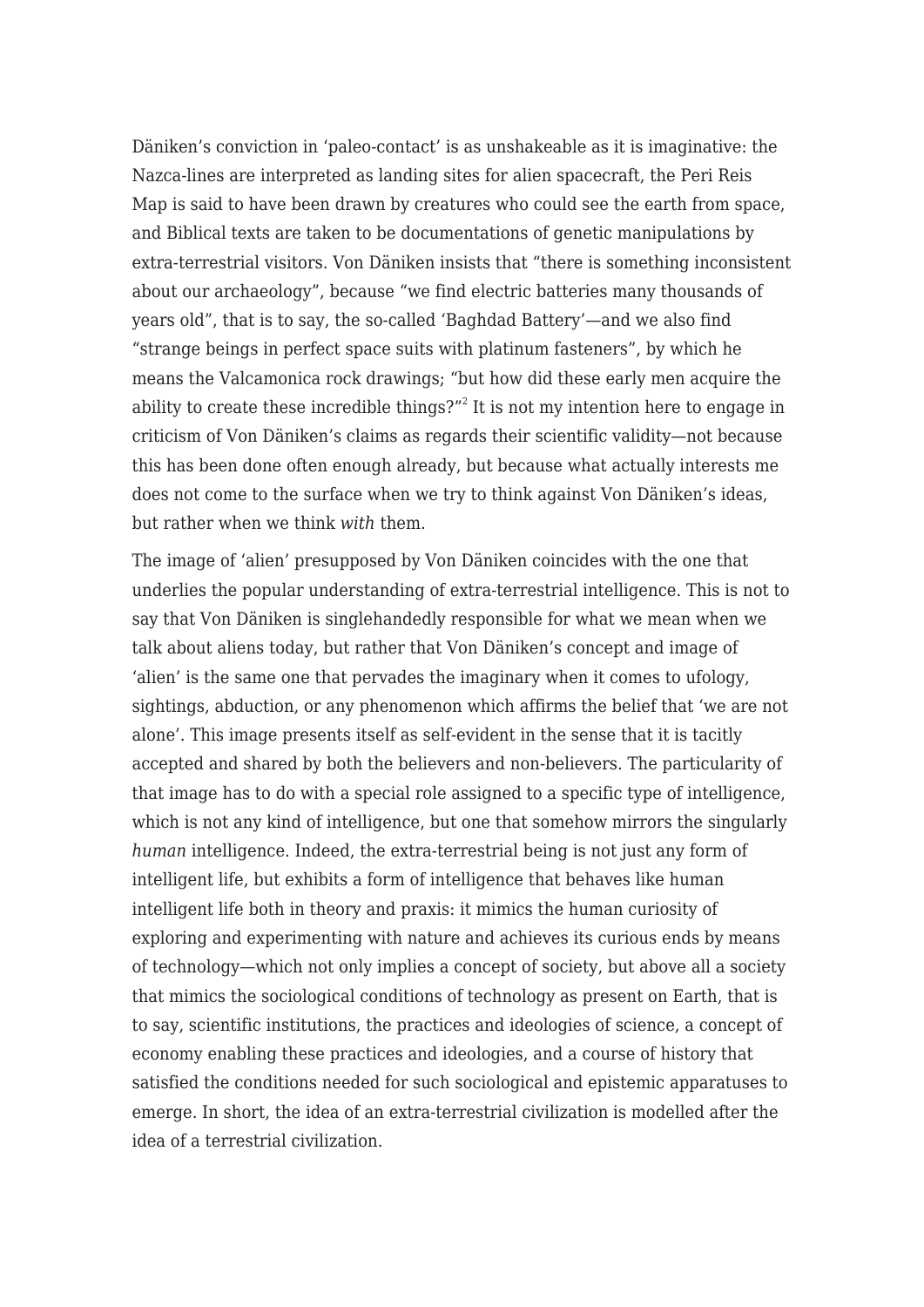Von Däniken is unwittingly led to such modelling or doubling of terrestrial civilization when he repeats what is essentially the main and most popular argument for belief in aliens, namely the idea that the vastness of the universe and the existence of an infinity of Earth-like planets implies that intelligent life must have evolved elsewhere. In the popular discourse the same argument subsists in a negative form, that is to say in terms of inconceivability: "it is inconceivable", one claims, "that among all those infinite planets and stars we should be the only ones to have evolved to be intelligent." In Von Däniken's book this argument is presented in a positive form: after sketching the vast amount of stars and planets in the universe, Von Däniken writes that "if we follow the hypothesis of the biochemist Dr. S. Miller, life and the conditions essential for life may have developed more quickly on some of these planets than on Earth. If we accept this daring assumption, civilizations more advanced than our own could have developed on 100,000 planets." Since the publication of Von Däniken's book the exact figure has changed, but the idea itself remains intact and with it persists also the problem with this line of reasoning. The problem is not related to logical consistency of Von Däniken's line of thought; on the surface of it, our own existence does indeed suggest the possibility of similar entities having evolved under similar conditions elsewhere. The trouble arises rather from the fact that this very logic is embedded in a framework of thought that is fixated on *identity*. The argument that infers extra-terrestrial intelligence from a great number of planets suitable to produce life presupposes that nature is geared towards a production of similarities, in other words a mechanical *repetition* of identity: similar conditions are repeated elsewhere, and this repetition produces a similar outcome, namely something that is in some essential way *similar* to humanity but still 'differs' from it because of its own identity. The reason I put 'differs' in single quotation marks is that the differing it involves—the difference of the alien identity with respect to our own human identity—can only be accidental, that is to say, non-essential: ultimately, the supposed alien life-form is thought to be characterized by the same essence as the human being; since it possesses animality and rationality, it falls under the same definition that Aristotle gave to human beings when he defined them as *rational animals*—and if these aliens are to be distinguished from humans in such way that their identity becomes a *proper* difference, then they are to be conceived as either without animality or without rationality; but as long as they contain both of those qualities, which is how they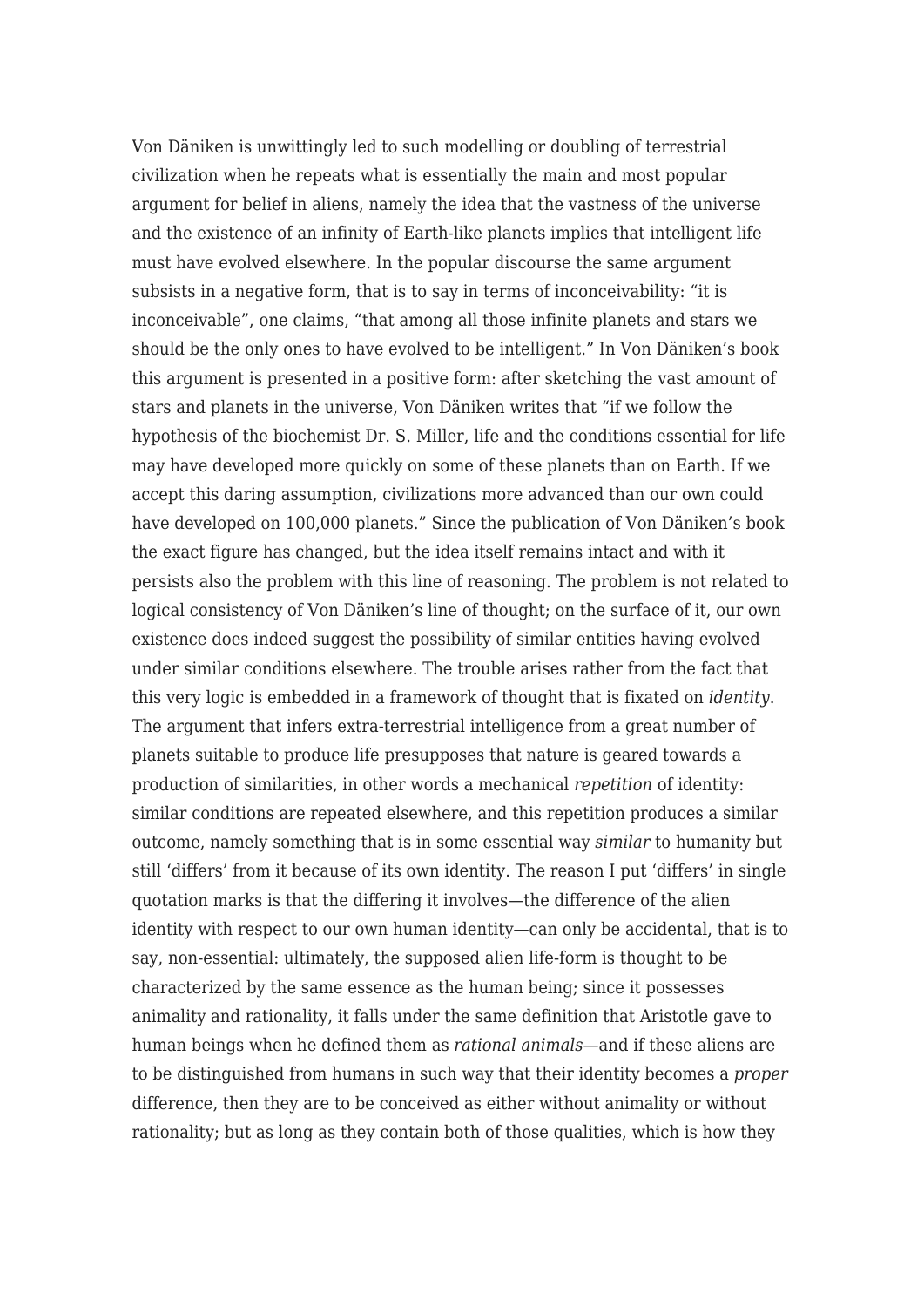are conceived by the popular imaginary, what distinguishes them from human beings can only be accidental attributes, such as their appearance, language, culture, and so on. And if accidental difference is the only one that distinguishes us from those aliens, than they differ no more from humanity in general than a particular human white male differs from a human black female.

Hence the hidden paradox of Von Däniken's plea for humility: "We—the paragons of creation?—took 400,000 years to reach our present state and our present stature. Who can produce concrete proof to show why another planet should not have provided more favorable conditions for the development of other or similar intelligences? Is there any reason why we may not have 'competitors' on another planet who are equal or superior to us?"[3](#page--1-0)—and elsewhere: "The time has come for us to admit our insignificance by making discoveries in the infinite unexplored cosmos."[4](#page--1-0) The paradox consists in the fact that the *plausibility* of "development of other or similar intelligences" is engendered by an affirmation of our own cosmic insignificance—a 'naturalistic' step that seemingly takes distance from the traditional anthropocentrism as produced by religious thought—but what this insignificance ends up doing is precisely to affirm the existence of a lifeform that imitates or *repeats* the human difference or that which makes us human, namely *rational animality*; in other words, we gain our insignificance by affirming our significance on a more fundamental level: *if* there is 'intelligent life' outside Earth, then it *must* be produced *in our own image*—even if it is superior to us. The internal contradiction of Von Däniken's image of aliens hence amounts to a situation in which his inference of aliens from the denial of man as a crown of creation implicitly affirms man as the summum of evolution. The importance of human intelligence is thus literally elevated to cosmic proportions. This paradox configures Von Däniken's entire thesis: he uses the astronomical idea that we humans are not special in order to substantiate the thought that there is a superior life-form which created us by visiting us in the past, but his idea of the superior life-form is derived as an extrapolation of a certain image of *humanity* onto an extra-terrestrial hypothetical entity.

That there is something particularly human in the conventional alien-image is further reflected by how our imagination seems to only be able to conceive of alien-conduct by modelling them on contemporary scientific humans. The 'Grey man'-aliens, which represent the most wide-spread conventional idea of an alien maintained in the economy of the collective imaginary, all behave like scientists: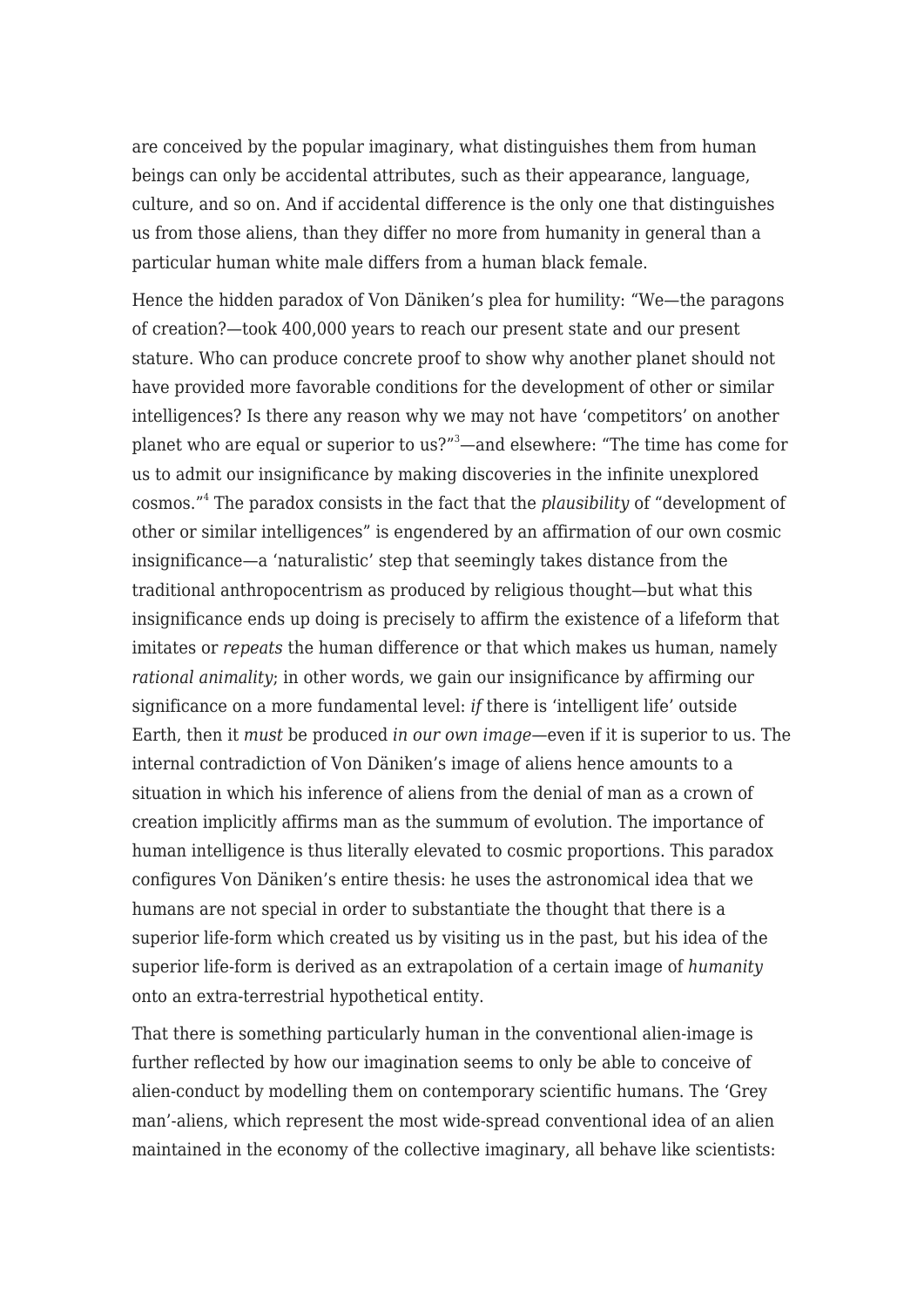they use their superior technology to *observe* us, mirroring how we contemporary humans observe subjects in an experimental setting. Occasionally they might abduct a human or two for experimentation, but these abductions only seem to occur in service of alien-science. The alien-image thus not only mirrors the interests and motivations of a human scientist—who serves as the very archetype for the model of 'intelligent life'—but it also mirrors concrete perceptual and cognitive faculties that are presupposed in human scientific endeavor. Such faculties entail among others the ability to objectify, which from a phenomenological point of view cannot be separated from the genesis of representational thought. This representational thought, in its turn, is the foundation of all natural science and human technology, and although it by no means exhausts the domain of human intelligence, it is particularly this aspect of our consciousness that we isolate and project upon a hypothetical entity we talk about 'intelligent aliens'.

The popular belief that universalizing representational thought renders our place in the cosmos insignificant is a fake form of humility. Ironically, it can only be remedied by affirming the *singularity* of human intelligence, and this for the reason that nature produces *only* differences. From this perspective, the argument of 'infinite possibilities' attains a new sense. As the conventional version of the argument goes, if the universe is infinite then every possible form that life can take has already been individuated, which means that we cannot be 'alone'. Although this reasoning is valid as long as it operates within the framework of identity—which is the case with Von Däniken and the popular belief that the astonishingly large amount of inhabitable planets must have produced a lifeform similar to ours—we can destabilize the argument by changing its framework in favor of *difference* rather than identity: if life individuates itself in every possible form, then the fact that human intelligence has been individuated on this planet has already exhausted the possibility of human intelligence in the universe, and hence there is no reason why it should individuate itself as human intelligence again elsewhere. This way of thinking leads to genuine humility because it affirms not only the singularity of human intelligence but with it also the singularity of all possible forms that life has taken. Once human intelligence has been affirmed in its singularity, it becomes just as senseless to speak of it in terms of its (in)significance as it would be to speak of (in)significance of any other singular form of life. Accordingly, a flower such as the rose or an insect such as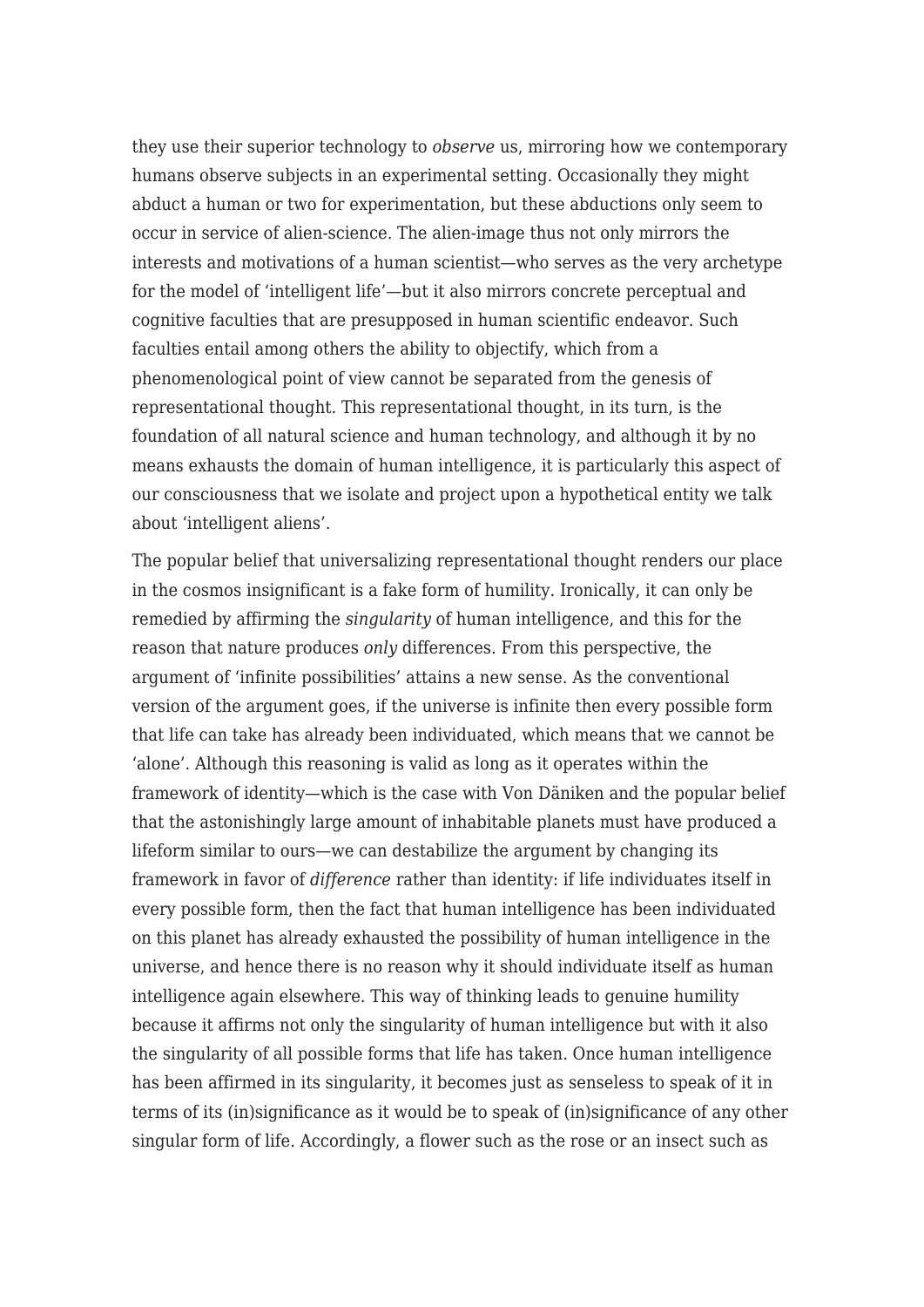the bumblebee does not exist on any other planet except for Earth, and this by virtue of the fact that any extra-terrestrial species of flora or fauna that has developed on another planet cannot exist on Earth because it already exists elsewhere.

When it comes to nature as a process of production of singularities—or, what is the same thing, the production of pure differences—the singular complexity of an organic structure can only be appreciated if we consider that nature uses all of its resources to produce entities which, *in their singularity*, are equally complex and astonishing as the one that we know as 'human intelligence'. If we take something seemingly insignificant as an electric eel we find an organism in which life has individuated itself into a form that makes use of electricity in order to attack its prey, defend itself against predators, or communicate with its own species; this animal possesses organs that are capable of generating both high and low voltage electricity, which allows it not only to shock its prey, but also to control its victim's nervous system and muscles by means of electric impulses. Elsewhere, in the case of bats, we find animals whose perceptual apparatus consists in constructing acoustic images derived from echoes of ultrasonic sounds which they emit. As opposed to the taxonomical prejudice of biology, the 'essences' of the bat or the electric eel cannot be reduced to some anatomic trait—instead, these animals singularize themselves solely in terms of *what they can do*, that is to say, the effects that they are capable of producing, or what is the same thing: the kind of *cause* that they can be. In the case of the human species, the singularly *human* form in which nature has individuated itself consists in our ability to effect human science, philosophy and art, which together constitute culture and civilization. If we are to think of an alien life-form in terms of *our* own identity, we do no more than generalize our own singular difference; we turn our difference into an identity that we then multiply by means of projection, which results in the same absurd and anthropocentric outcome as what would be gained if a bat were capable of thought and, after imagining extra-terrestrial beings, produced the alien-image which entailed bat-like creatures who perceived through ultrasonically formed acoustic images, albeit far exceeding in superiority the perceptual capacity of the 'terrestrial' bats which served as the original model of that projection. Thus, if we are to think of an alien life-form in terms of its proper difference, we can imagine beings which communicate and think through some natural resource which has not been exhausted by animality on our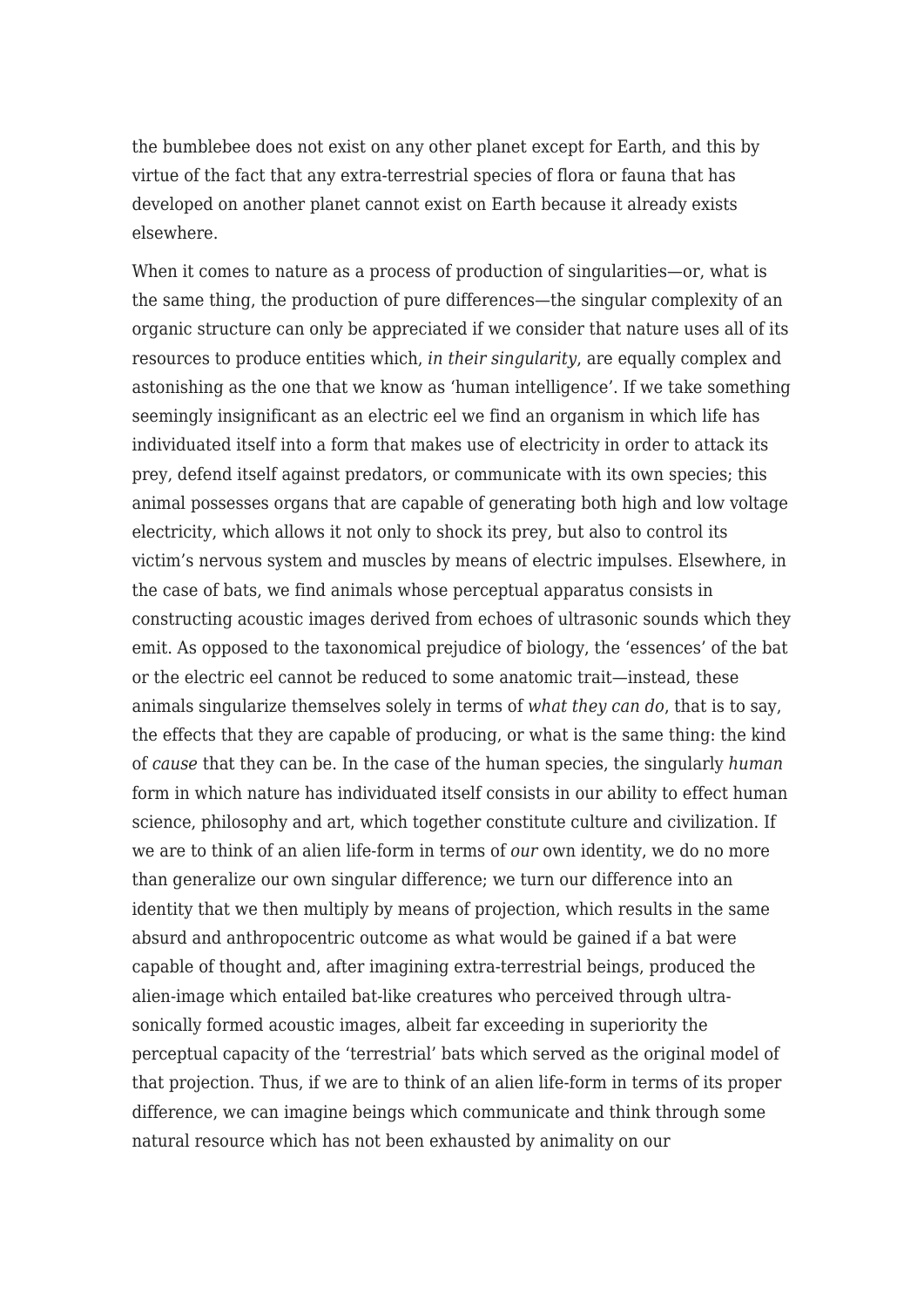planet—perhaps we can imagine a creature which perceives through radio-waves, in which case it is not unimaginable that the human harvesting and technological manipulation of radio-signals has caused a whole extra-terrestrial species to go blind.

Finally, the fake humility exhibited by any line of thought which tacitly takes human intelligence as a model for intelligence as such, boils down to the old narcissistic tendency of anthropocentric thought to posit itself at the center and peak of all things it finds admirable. The intelligence that loves itself can only recognize intelligence where it sees itself or some variation of itself—whence the exclusion of other terrestrial species from the realm of 'intelligence' altogether. Yet if intelligence is measured in terms of achievement or the capacity to produce effects, then humans are inferior to a simple virus such as the cold: the epiphany of human intelligence is arguably represented by our successfully leaving the confinement of our atmosphere and putting an extension of our own presence on Mars in the form of a robot—yet any virus is capable of spreading itself over the entire planet, and as we are dealing with a micro-organism, the distance from one continent to the other on its scale is far greater than the distance from Earth to Mars on human scale; from this follows that, if subjected to anthropocentric standards, the 'achievement' of the cold-virus far exceeds our own achievement of having put a robot on Mars. It is therefore questionable whether human intelligence, when measured in terms of what *we* find remarkable in terms of achievement, can said to be remarkably 'intelligent' at all.

## III

The contemporary alien-image has a historical genesis that leads back to H.G. Wells' *War of the Worlds.* This science-fiction novel was published in 1898 and represents one of the oldest and most popular literary creations revolving around the idea of an alien invasion. To be sure, Wells was not the first author to thematize in his literature the idea of humans establishing contact with extraterrestrial entities. The idea itself is arguably as old as the literary references to the angelic or the otherworldly, although its contemporary form started to take shape with Jonathan Swifts's *Gulliver's Travels* (1727), in which Swift described an extra-planetary civilization that was scientifically more advanced than  $18<sup>th</sup>$ century Europe. The genuinely 'science-fictional' precursor to contemporary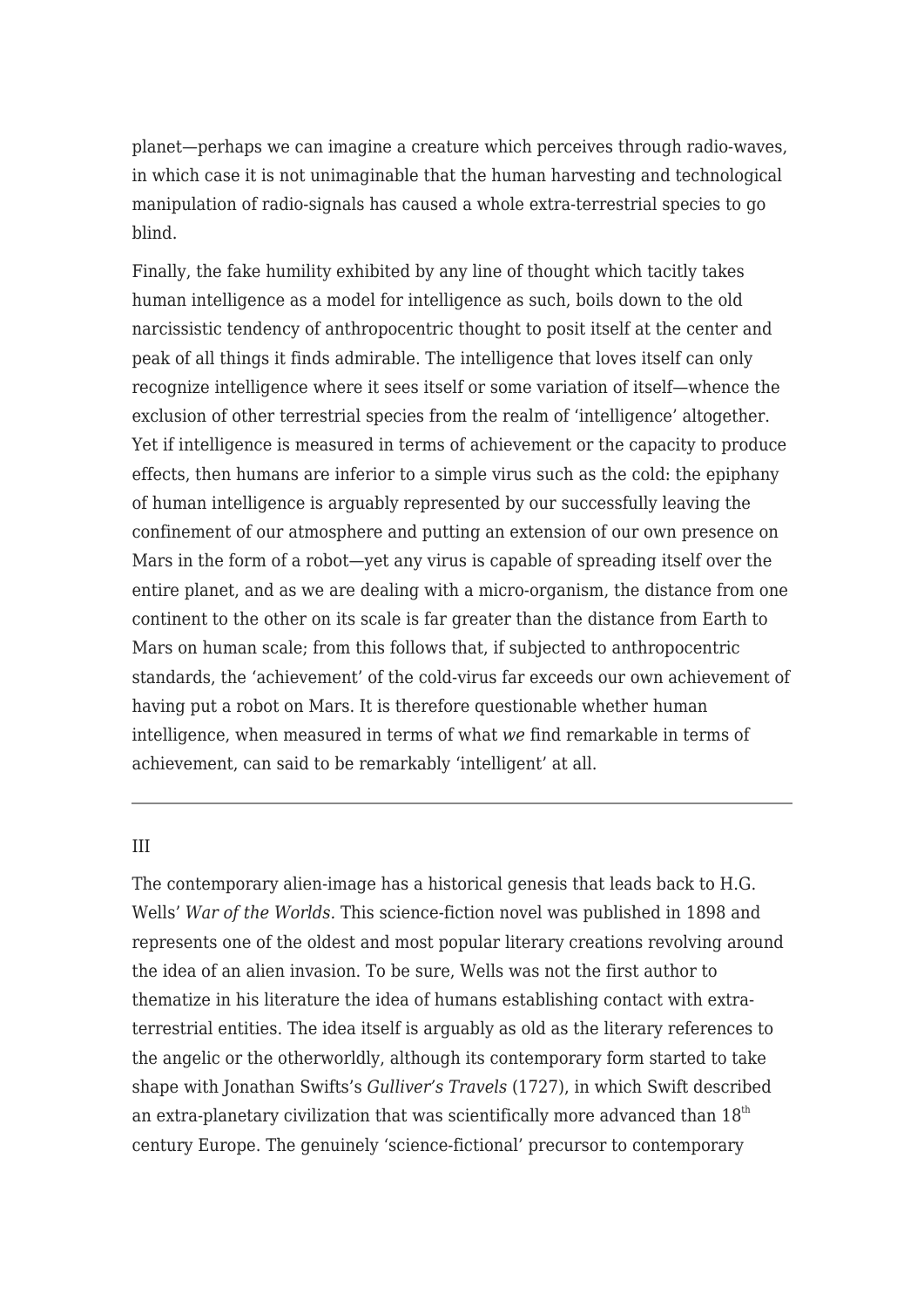extra-terrestrials emerges with Robert Potter's 1892 novel *The Germ Growers*, which was written in the same decade as *The War of the Worlds* and, like the latter, thematizes an invasion by a malevolent alien species. Also noteworthy is Ellsworth Douglas' 1899 sci-fi novel *Pharaoh's Broker*, in which Mars is said to be inhabited by an Egyptian civilization that developed in parallel but independently of the one on Earth. The fact that these and other sci-fi novels were stimulated in their production at the end of the  $19<sup>th</sup>$  century seems to be the result of at least two congruent processes that defined the cultural matrix of their authors. First and foremost, the second half of the  $19<sup>th</sup>$  century was a time of tremendous scientific progress that induced a profound sense of optimism with regard to endless technological possibilities, stimulating the popular imaginary into boundless speculation. It is due to such optimism that almost forty years before the Wright Brothers successfully made the first human flight on an airplane in 1903, Jules Verne had already not only imagined space-travel in his *De la Terre à la Lune* (1865), but wrote about it with an attitude of someone to whom spacetravel seemed to be a realistic and practically feasible idea.

Technological optimism did not only produce science-fiction, but just as much superstition, as it did not take long before the thematic of alien spacecraft started to behave like vampires and witches of the past. The year *The War of the Worlds* was published was also the year when occurred what seems to be the first wave of modern UFO sightings. Robert E. Bartholomew writes in his article *Michigan and the Great Mass Hysteria Episode of 1887* that "during the final decade of the nineteenth century, in the wake of a series of revolutionary technological advances—from telephone to electric lights and the horseless carriage—a form of mass hysteria swept across the United States. It involved tens of thousands of citizens who claimed to have observed an airship flying across the country." <sup>[5](#page--1-0)</sup> As regards the physical appearance of the alleged airship, we are told that "the vessel was typically described as cigar-shaped with wings or propellers and an attached undercarriage […] Witnesses sometimes claimed that the wings slowly flapped up and down in a bird-like motion."  $^6$  $^6$ Bartholomew presents a ten-page account of a variety of news-paper reports which multiplied with remarkable speed in the week of 12 April 1897, signaling a wave of sightings all over the State of Michigan. The reports mention for instance how a certain "George Parks and his wife […] reported that an airship swooped to within one hundred feet of a field on their farm and claimed that a wheel fell off, embedding itself in the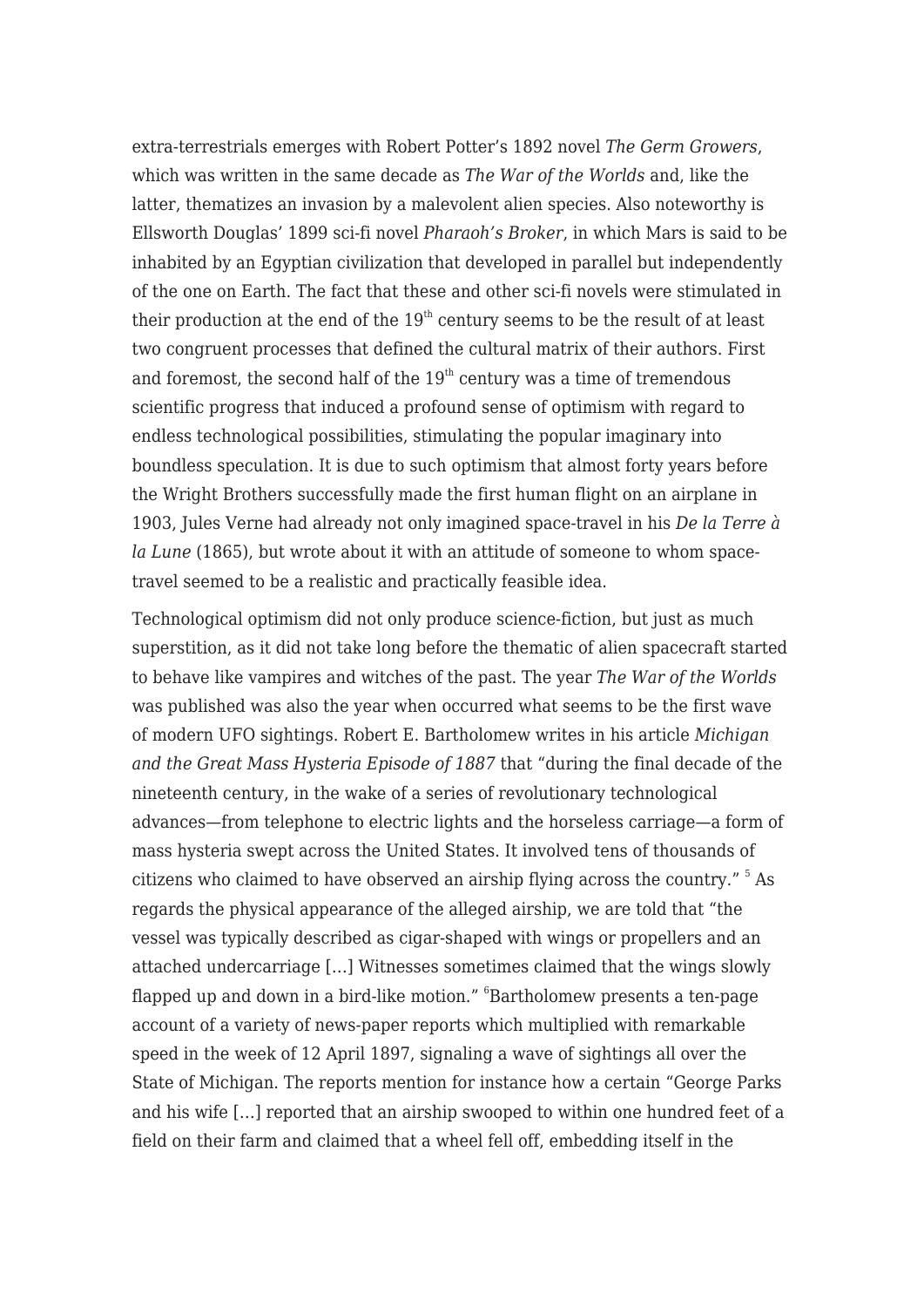ground."[7](#page--1-0) They even displayed the wheel on their farm. The event also occasioned a number of hoaxes, such as the incident at which "a carrier boy for the *Battle Creek Daily Mail* claimed to have found a letter dropped from the vessel."[8](#page--1-0) Another hoax occurred when "a sensation was caused in Pontiax on the evening of 15 April as hundreds of persons were certain that the airship had passed about two hundred and fifty feet above Saginaw Street—only to discover that enterprising students had hauled lanterns up on the flagstaff of the Grove school $^{\prime\prime9}$  $^{\prime\prime9}$  $^{\prime\prime9}$ 

Aside from optimism induced by technological progress, another source for the growing production of literature about aliens during that time is of political nature and pertains to two factors, specifically the critical attitude towards imperialism and growing anxiety in the face of political developments escalating towards the First World War.<sup>[10](#page--1-0)</sup> Since fictional alien-invasion was a literary reflection of general anxiety for imminent threat of actual invasion by a foreign force—as well as the consequent outbreak of war between 'worlds'—it is no coincidence that the second mile-stone in the genesis of the contemporary alien superstition occurred only a year before the start of the Second World War, to be exact in 1938, when Orson Welles performed his famous radio-broadcast *War of the Worlds.* What made this event so significant for the emergence of aliens as a contemporary superstition is that unlike his literary predecessors, who kept the idea of aliens within the realm of fiction, Welles used the medium of radio to blur the distinction between reality and fiction by importing the aliens into the real world. It is not irrelevant in this regard that one of the main reasons why the hoax worked was the way Welles successfully exploited the journalistic style of his time, interrupting his program with fake reports that simulated real journalism. Welles' success in managing to cause real panic by means of a fake report reveals that by 1938 the idea of extra-terrestrial intelligence had become, at least in principle, acceptable. But even more important is that the Wellsian hoax revealed journalism to be capable of endowing a contemporary form of superstitious fiction with potency to produce real effects.

As James F. McDonald wrote in the introduction to ufologist's Ted Bloecher postfactum investigation into the 'UFO craze' of the 1940's, "it seems clear that the visible record of 1947 emergence of the UFO problem is primarily a journalistic record. Although scientists, the military, and a few governmental spokesmen took minor parts in the dramatic entry of UFO's onto the modern scene,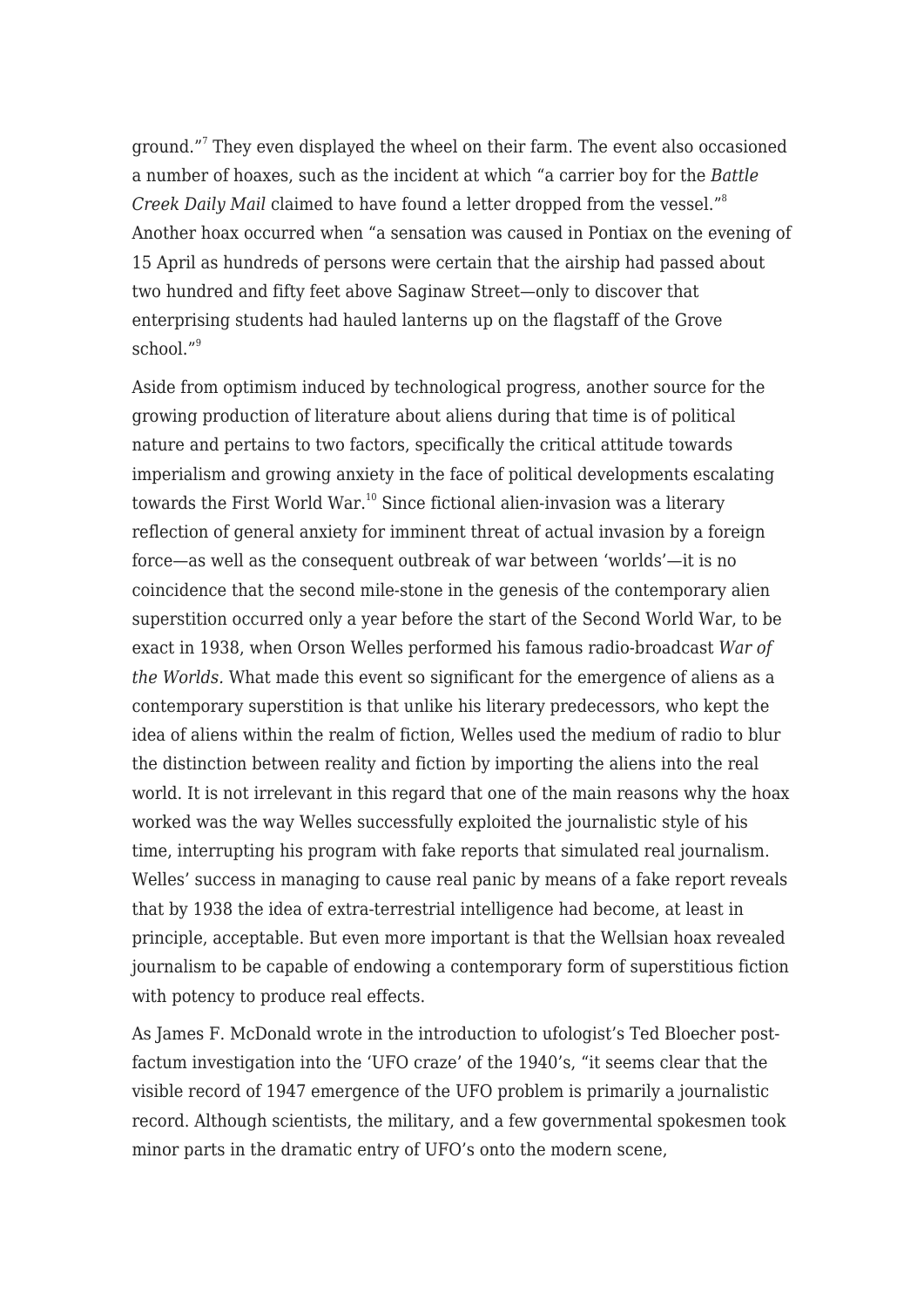newspapermen wrote and delivered the key lines that made the journalists role in the drama preeminent."  $\frac{11}{11}$  $\frac{11}{11}$  $\frac{11}{11}$  is during this wave, which started around June 24th 1947, peaked around July 7th and receded in the following days, that we first encounter widespread reports of "shining, high-speed, strangely maneuvering objects in the sky [that are] described as round or disc-shaped."[12](#page--1-0) The first of these reports to reach news-papers and prompt copycat sightings was the famous case of Kenneth Arnold, an American aviator and businessman who on June 24th claimed that he saw a string of nine UFO's passing at a speed of what he estimated to be almost 2000 km/hr. This sighting gained nationwide attention and led the newspapers to coin the term 'flying saucer' and 'flying disc'—terms which resulted from a reporter's misinterpretation of Arnold's words when he compared the UFO's manner of moving to "saucers skipping across water."

Following Arnold's sighting the U.S. was flooded by a wave of sightings and incidents, the most famous of which was the Roswell UFO incident. This incident occurred on July  $5<sup>th</sup>$ , 1947, in Roswell, New Mexico, when the rancher W.W. Brawel found debris consisting of tinfoil, rubber and wood; surrounded by the general UFO hysteria he decided to take the debris to the sheriff's office. The sheriff subsequently reported the finding to the Roswell Army Air Field (RAAF) and as the U.S. was in high state of alert due to the fact that WWII had just come to an end—with tremendous progress made in aerial warfare and escalating political tensions between East and West dominating the political landscape—it was only natural that any aerial abnormality was to be taken seriously by the military. While the debris was still on its way to an examination the RAAF released an official statement claiming "The many rumors regarding the flying disc became a reality yesterday when the intelligence office of the 509th Bomb Group of the Eighth Air Force, Roswell Army Air Field, was fortunate enough to gain possession of a disc through the cooperation of one of the local ranchers and the sheriff's office of Chaves Count".<sup>[13](#page--1-0)</sup> After the examination it turned out the debris was a weather balloon and the initial statement was withdrawn. The Roswell incident produced countless conspiracy theories and up to this day serves as a potent myth that keeps alien-believers holding on to the idea that the government is hiding the truth.

Characteristic to the wave of UFO sightings in 1947 was a diversification of the UFO as a concept. The space-craft were at times disc-shaped or crescentshaped, $14$  or they looked like a "mayonnaise jar".<sup>[15](#page--1-0)</sup> They travelled alone or in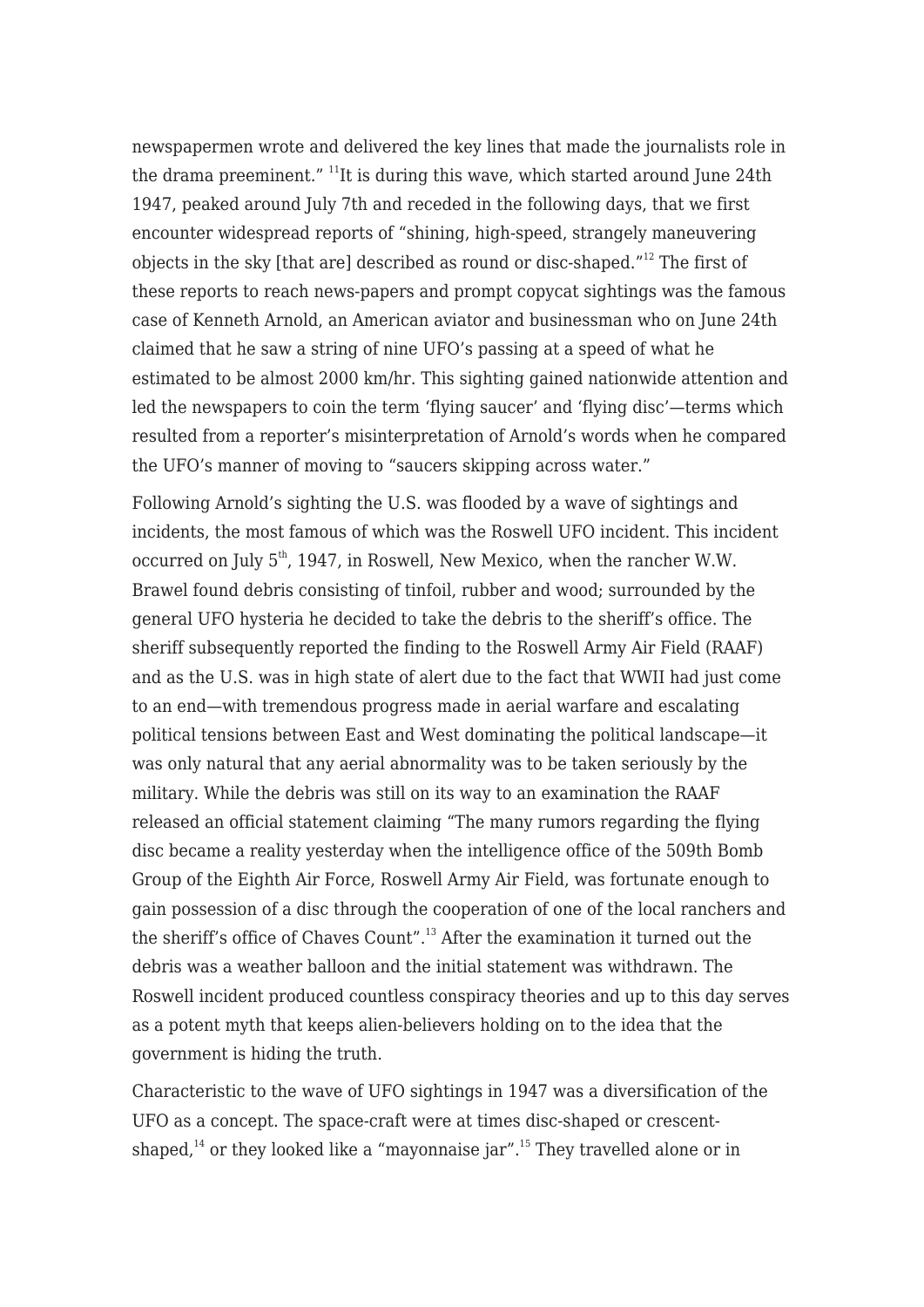group and reached speeds equaled only by rockets of the 1940's. [16](#page--1-0) Some of them were silent, others made noise.<sup>[17](#page--1-0)</sup> Sometimes they lacked a combustion engine and propellers, other times they would leave vapor trails. At times they appeared like a fireball which "moved towards the northwest [as] it diminished in size and broke up into two dozen small discs."<sup>[18](#page--1-0)</sup> The sightings occurred both at night and during the day. The explanations provided at that time were as numerous as the nature of the sighted objects themselves. These involved a variety of possible reflections and optical illusions, circular exhaust from newest jet planes, meteors and meteorites—and an operator of a bottle-capping plant in Everett, Washington, even proposed that "the little aluminum discs inside the bottle caps were set free when the bottle caps were melted down, rose up in the chimneys on columns of hot air, and were then carried aloft by the winds to be reported as flying discs by numerous people".<sup>[19](#page--1-0)</sup> As ridiculous as this explanation may sound it demonstrates an important point, namely that the genesis of the alien-myth was taking place at a time when an excess of imaginable possibilities, as opened up by the unprecedented (post)war-time technological innovation, was combined with general ignorance about the causes of involved phenomena. It is in that regard not unimportant to consider the anecdote involving Walter Singlewich, the nuclear technology director of the Air Force Technical Applications Center at Patrick Air Force Base in Florida, who performed a highly classified operation during the Cold War somewhere around 1951. He and his colleagues found themselves flying a helicopter to an abandoned area in New Mexico to recover a silvery balloon that was equipped to detect nuclear detonations and which crashed close to a local ranch house; according to Singlewich's personal account, he and his colleagues, while dressed in bulky radiation protective suits with hoods and respirators, encountered a local woman who fainted at their sight. Since they were involved in a top-secret military operation, they carried on with their mission, leaving the woman where she was and, after having collected the sample and the balloon, returned to the helicopter and flew off. Commenting on this incident, Beth Wiegand of the International UFO Museum & Research Center in Roswell rightly reminds us to "keep in mind that in the late '40s and early '50s, you're talking about an area that is desolate. […] There's still people that live out there on small ranches that don't have electricity… if you don't have TV, if you don't have radio, if you don't have word of mouth, if you don't have a newspaper, and you come up over the hill looking for your sheep or your cows or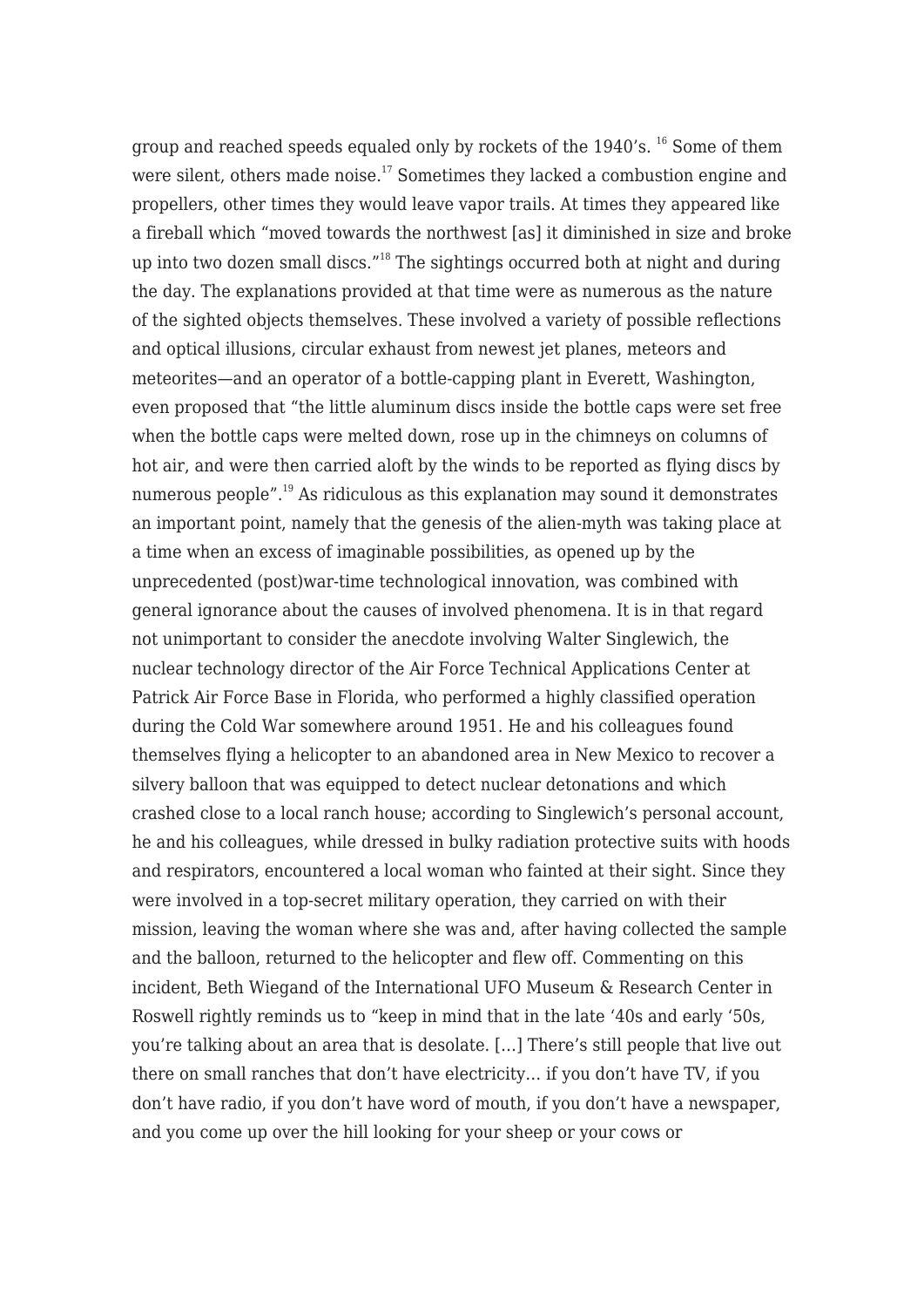something—and you encounter something like that—of course you're going to be taken aback". Thus, when Singlevich joked in his later years that he was a Roswell alien, his joke reflected a more serious fact that what today comes to our minds when we think of aliens and UFO's had in fact taken its form during a time when people were witnessing unseen phenomena while lacking knowledge about their causes. The present-day tendency to interpreted mysterious aerial phenomena as signs of extra-terrestrial presence can hence be taken as a direct repetition of what has been established by the collective imagination in the 40's and the 50's.

A further crucial point regarding the genesis of the contemporary alien-image pertains to the idea of contact between humans and aliens, designated as 'close encounters of the third kind or higher' on the Hynek-scale, a sixfold classification developed by the American astronomer and ufologist Josef Allen Hynek. These encounters, which go from witnessing an alien entity (third kind) to being abducted by one (fourth kind) and communicating with them (fifth kind), have shaped our contemporary popular image of the alien physiognomy. The archetypal depiction of the extra-terrestrial as a Grey alien—also known as Zeta Reticulans, Roswell Greys or Grays—posits a slim, sex-less humanoid biped with a large head and big black eyes, grey skin, long fingers. The idea of humanoid aliens was first popularized by a scam known as the 'Aztec, New Mexico UFO hoax', which was concocted by the conmen Silias M. Newton and Leo A. Gebauer. The two swindlers came up with the hoax during the 1947 wave of UFO-sightings and used it as a means to sell devices which could supposedly find oil, gas, gold or anything else of value, claiming that these devices were based on alien technology which they recovered from a crash site of a flying saucer. The men approached the journalist Frank Scully who subsequently wrote a story about their 'findings' for *Variety* magazine in 1948. Scully was told that in March of the previous year a crashed UFO that operated on "magnetic principles" and contained sixteen humanoid aliens was recovered by the military in New Mexico. Scully later extended his articles into a book that played a significant role in shaping the public perception of aliens. Chapter twelve of that book carries the title "Inside Flying Saucers" and recounts how Scully had a meeting with a certain Dr. Gee, who is described as "a man of science whose contemporaries rated him the top magnetic research specialist of the United States. He had more degrees than a thermometer and had received them from such diverse institutions as Armour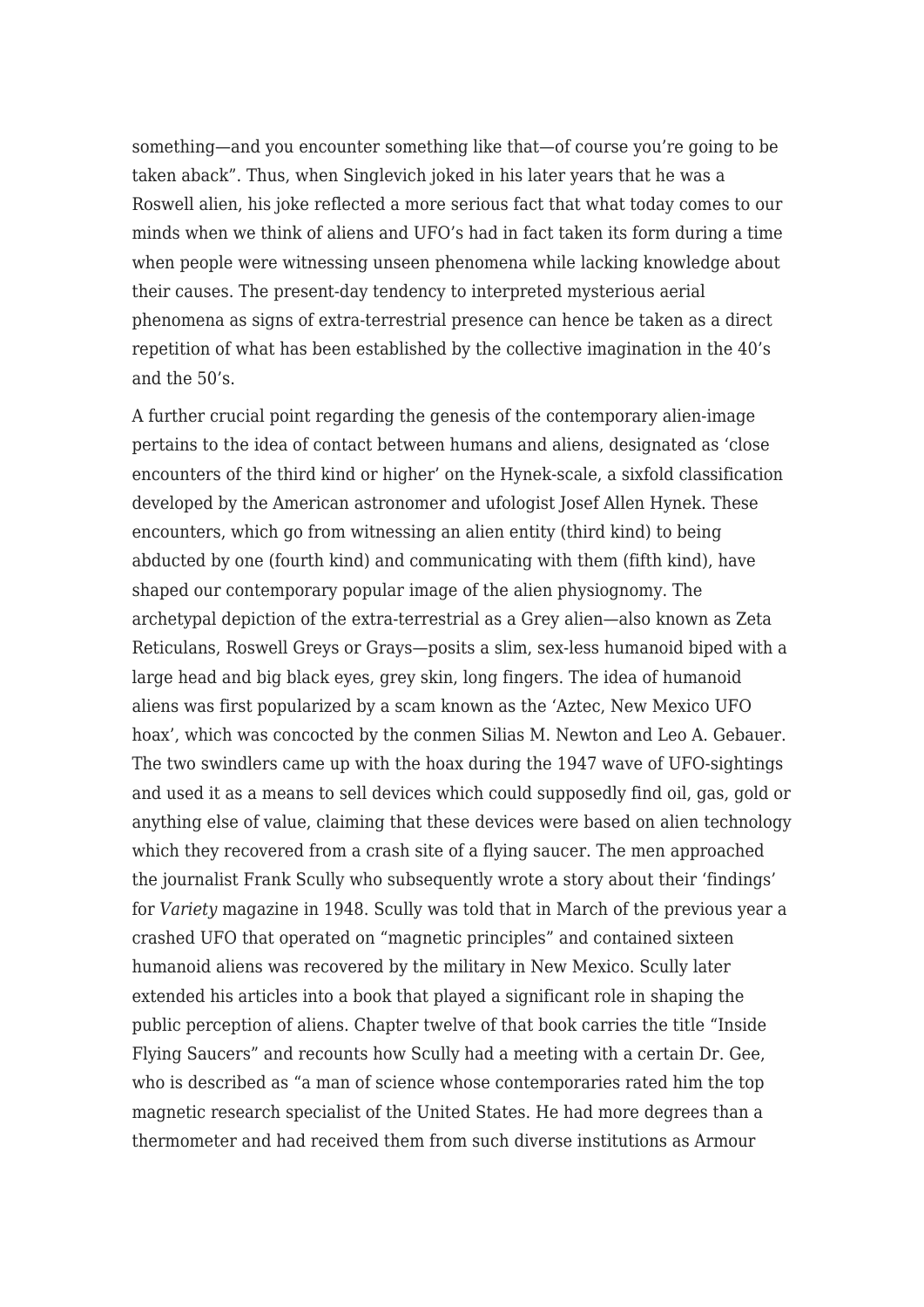Institute, Creighton University, and the University of Berlin."[20](#page--1-0) What Scully didn't know is that this Dr. Gee was the very same hoaxer Leo Gebauer. Scully was then told that four flying saucers had crashed on earth, three of which "had been captured and had been inspected […] Thirty-four humanoid creatures, measuring between thirty-six inches (91cm) to forty inches (106cm) in height had been found dead in three of the saucers discovered," and one of the saucers measured thirty meters in diameter.<sup>[21](#page--1-0)</sup> The dead aliens were dressed in "the style of 1890", had only wafers for food on board, and had no toilet on their ship—from which 'Dr. Gee' deducted that their journey must have been short, later positing that the visitors came from Venus. Scully's book was filled with pseudo-scientific nonsense and unrestrained fictions, but it sold sixty thousand copies before it was exposed as a hoax by *True* magazine in 1952.

The final key-point in the formation of the superstition in its present-day form should be related to the infamous abduction of the American interracial couple Barney and Betty Hill. This incident supposedly occurred in a rural region of New Hampshire on September 19, 1961, and as Philip J. Klass cynically expressed it in a letter, it "has become the "credibility cornerstone" of a number of subsequent "UFO abductions"." On that evening the Hills were driving home from a vacation, when they suddenly spotted a UFO in the shape of a 'pancake'. According to the 'Air Intelligence Information Report' written by Major Paul W. Henderson two days after the incident, "Mr. and Mrs. Hill were traveling south on route 3 near Lincoln, when they observed, through the windshield of their car, a strange object in the sky. They noticed it because of its shape and the intensity of its lighting as compared to the stars in the sky." This light—which according to the investigator Robert Sheaffer had to be Jupiter because the planet was particularly bright at that time—was initially interpreted by Barney as a commercial airplane, $^{22}$  $^{22}$  $^{22}$  whereas Betty, whose sister according to their treating psychiatrist Dr. Simon "was much interested in UFO's and served as a stimulus", decided it must be an extraterrestrial aircraft. When Barney started suspecting this might not be an airplane he pulled off the road and took a look at the light through his binoculars. Reporting on what happened next the . bulletin of March 1963 writes that Mr. Hill "watched the object as it began descending slowly in his direction. Through the binoculars he could see from eight to eleven figures which appeared to be watching them from the windows [of the spacecraft]. Suddenly all but one of the figures turned their backs and began to hurry about, seemingly pulling levers on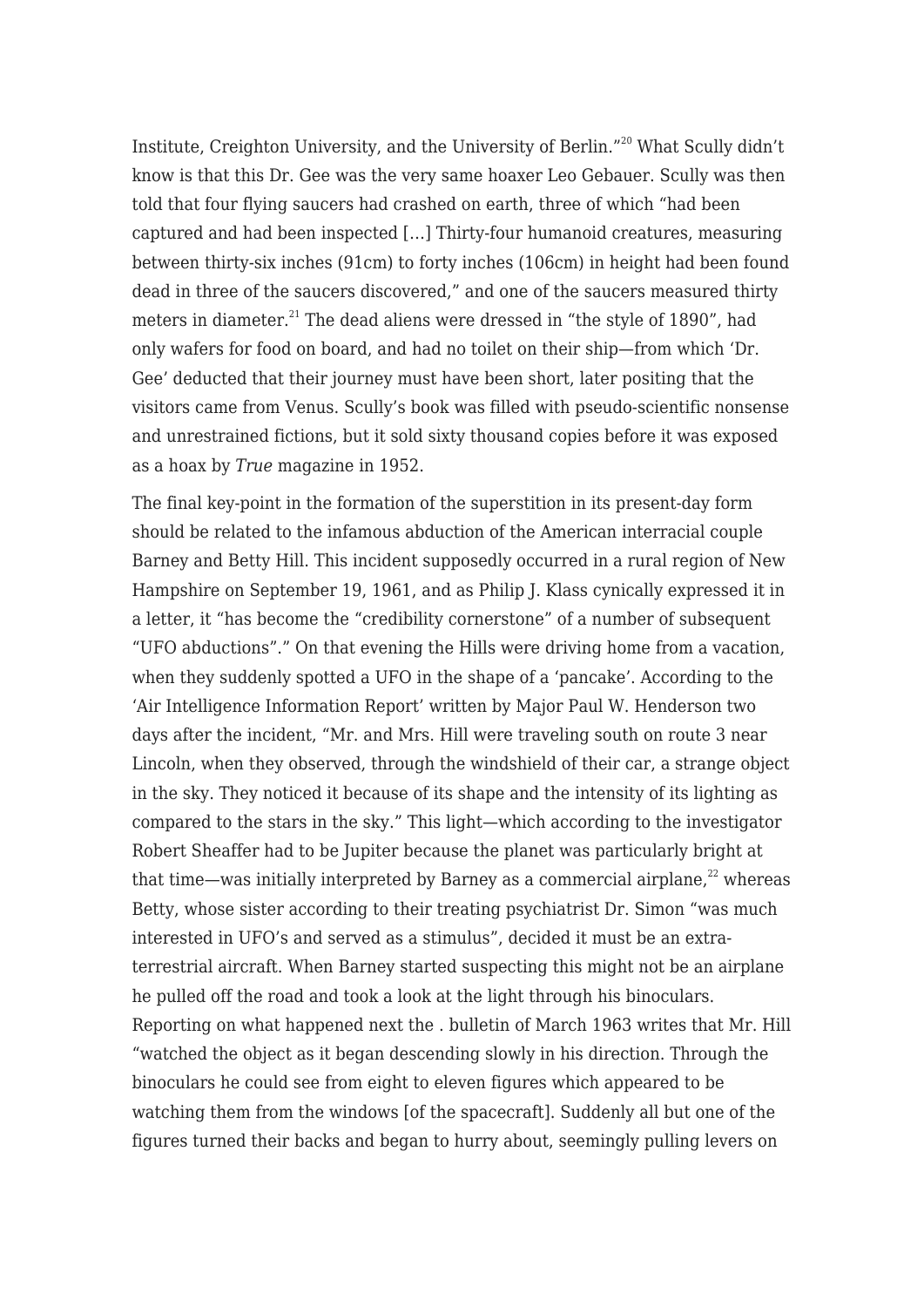the wall."<sup>[23](#page--1-0)</sup> At this point, Mr. Hill became hysterical, laughing and repeating "they are going to capture us!" He then rushed back into the car and started driving; as they moved they heard "several buzzing or beeping sounds" which seemed to be "striking the trunk of their car."<sup>[24](#page--1-0)</sup> Soon after this the Hills entered a confused state of consciousness, only to regain their full awareness about 56 km away from the section of the road where the encounter occurred. At their arrival back home they noticed several anomalies: they suffered amnesia pertaining to the incident, there was some physical damage to their clothing, and on their 1957 Chevrolet Bel Air appeared some concentric circles that were not there before. Soon after these events Betty started to experience a series of dreams which allegedly reproduced the events that occurred during their black-out. In the dreams, the Hills were taken by human-like figures to a disc-shaped aircraft where they were separated and subjected to a variety of bizarre medical examinations. The thematic of these dreams later became the center of the narrative which the Hills produced under hypnosis during their sessions with the psychiatrist Benjamin Simon.<sup>[25](#page--1-0)</sup> During these sessions, it was revealed that the creatures, who communicated telepathically, at some point presented Betty with a holographic star-map which explained to her their origin. The Hills-incident has attracted both scepticism and fascination, and while everything about the couple suggests that they truly believe that something had happened to them on the night of the incident, the question is not so much *whether* anything really occurred, but rather about the *nature* of it. As Dr. Simon wrote in his personal correspondence to Philip J. Klass in a letter from October 28, 1975, "I have never deviated from my conviction that the "sighting" took place. What was sighted, I don't know, nor do the Hills know. I am also sure that the "abduction and examination" did not take place except as Betty's dreams."

The main problem with the story presented by the Hills is that it consists of two main parts disconnected by a gap: first there is what Dr. Simon referred to as the 'sighting', then there is a reconstruction from dreams and hypnosis, and in between there is amnesia. Most of the story was a post-factum attempt to overcome the amnesia, a reconstruction following what Dr. Simon had described as their "nagging anxiety centering around this period of several hours—a feeling that something had occurred."<sup>[26](#page--1-0)</sup> Many theories have been proposed to explain what exactly happened. Aside from it being a potential hoax—which seems to be a rather simplistic explanation if one considers Barney's convincing distress during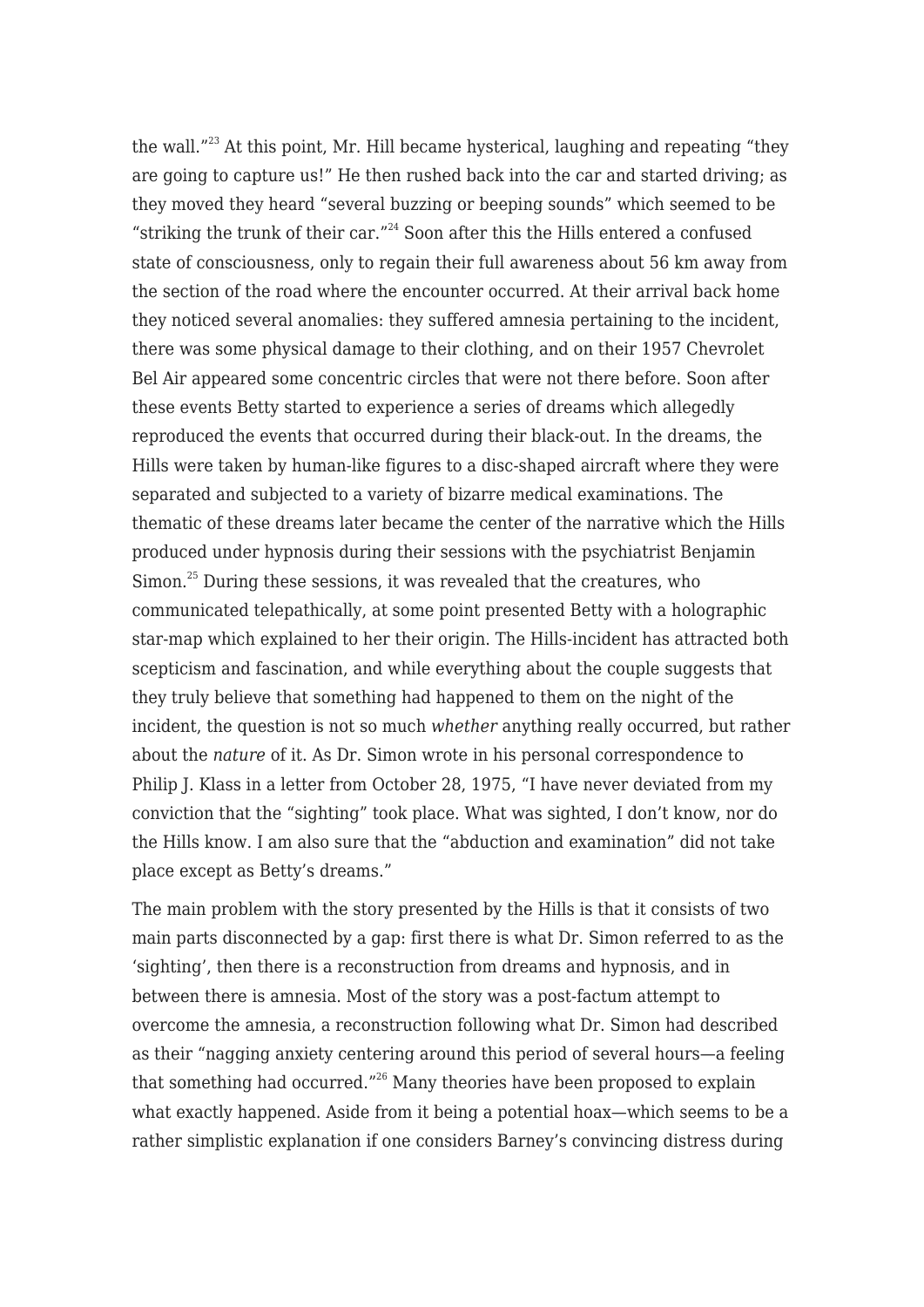his hypnosis—most sceptical readings of the incident rely on positing false perceptions and misinterpretations, such as mistaking planets or ski-elevators for spacecraft, and so on—but they fail to explain the amnesia and the excessive investment into the incident on Hills part. Another variety of explanations revolves around the hypothesis that the Hills experienced some traumatic event that night. Specifically, there is the conjunction that Mr. and Mrs. Hill were attacked by a hostile group, with some speculating that it might have been racists such as the Ku Klux Klan, while others have proposed the police. Since Barney was a black man married to a white woman in the 1960's it is indeed conceivable that he and his wife might have been subjected to traumatic race-related violence that was subsequently repressed by Barney and kept secret by Betty in bad faith due to taboo. Dr. Simon also noted that Mr. Hill exhibited pronounced symptoms of racial paranoia, which is the reason why during their treatment he had received significantly more interest from his doctor than did his wife. Due to the inaccessibility of the real causes of what has become the 'abduction' of Betty and Barney Hill one can be tempted to forget that the Hills incident does not represent anything new, but fits in the same category as the possessed who were successfully exorcized by the Church up until the  $20<sup>th</sup>$  century, the wave of vampire sightings and attacks that took place in Eastern Europe during the  $18<sup>th</sup>$ century, the bizarre examples of glossolalia exhibited daily by religious personalities who become convinced that their bodies are vessels of the Holy Spirit, or else the countless witnesses of 'miracles' involving levitation, stigmata, telepathy, and other cases which unfold in front of their very eyes. Regardless of this fact—or perhaps precisely *by virtue of it—*the story of the Hills was made into a made-for-television movie titled "The UFO Incident", which depicted aliens as hairless, grey, humanoid creatures with big black eyes. The movie was broadcast on the NBC network in 1975, after which it prompted a series of copycat abductions that have further contributed to the alien-myth. One such copycat case was the Travis Walton UFO incident in November 5, 1975, when Walton was abducted by a UFO through the famous 'beam of light'.

Today, the image of a flying saucer that emits beams of light is outdated and mostly associated with satire. Nevertheless, while the form of that image now belongs to the past, its matter persists in the great transformation of flying saucers into flying triangles and other types of contemporary UFO's since the 1990's. Unlike the UFO's of Kenneth Arnold, *our* spacecrafts do not move with the